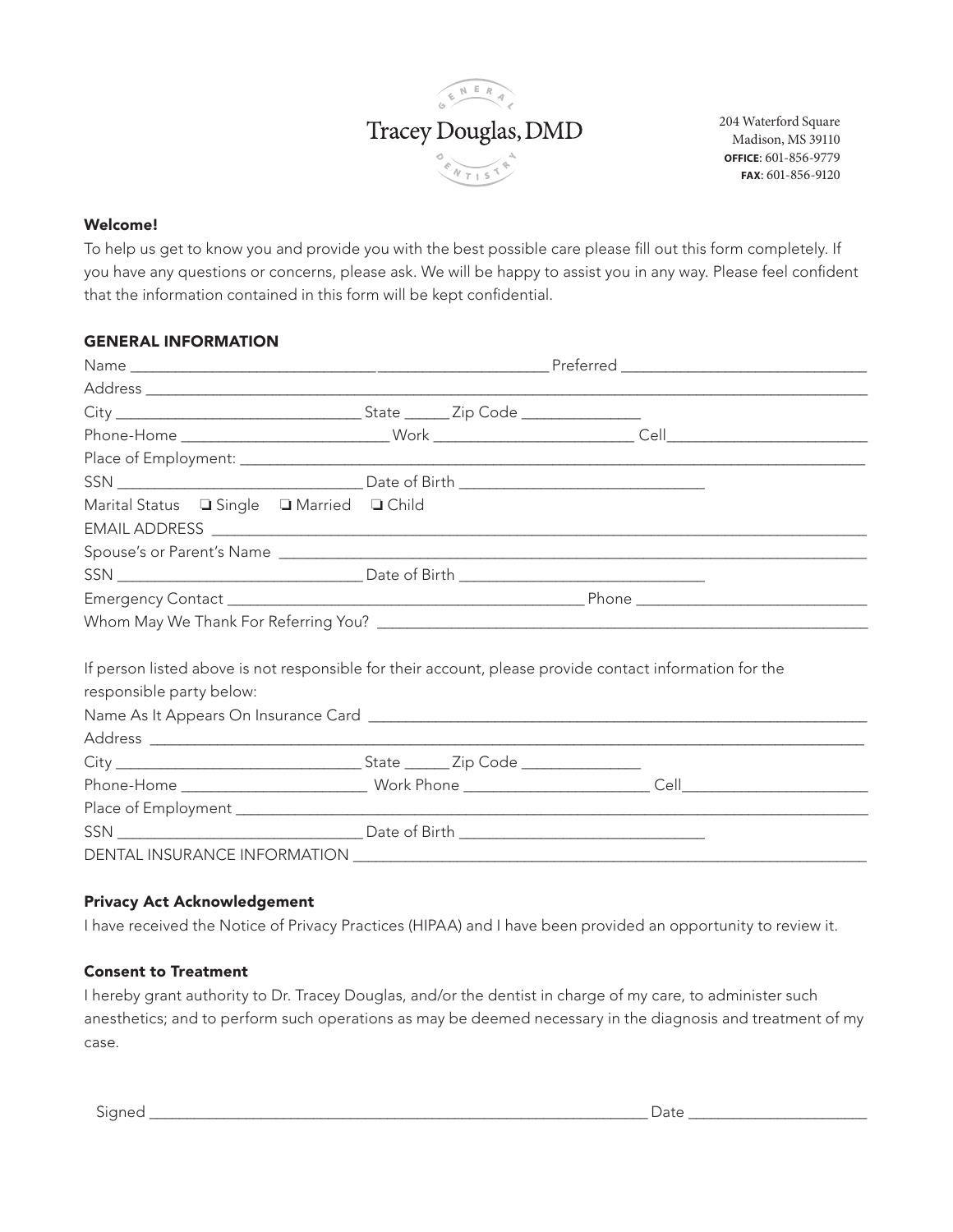#### Medical History Information

| 1. Are you under medical care now? $\Box$ Yes $\Box$ No                                                                                              |  |
|------------------------------------------------------------------------------------------------------------------------------------------------------|--|
| 2. Have you been hospitalized for any reason within the last five years? $\Box$ Yes $\Box$ No                                                        |  |
| 3. Are you taking any medication(s) including non-prescription medicine? $\Box$ Yes $\Box$ No                                                        |  |
| 4. Have you ever taken pre-medication for dental treatment? I Yes I No<br>Such as: Heart Murmur, Mitral Valve Prolapse, Artificial Joint Replacement |  |

5. Do you use any of the following? Tobacco:  $\Box$  Yes  $\Box$  No Controlled substances:  $\Box$  Yes  $\Box$  No

# PLEASE CIRCLE YES OR NO IN THE FOLLOWING SECTIONS

6. Do you or have you had any of the following? (Please circle)

| High Blood Pressure    | Yes | No. | Fainting/Seizures      | Yes | No. |
|------------------------|-----|-----|------------------------|-----|-----|
| <b>Heart Attack</b>    | Yes | No. | Asthma                 | Yes | No. |
| Heart Disease          | Yes | No. | Epilepsy               | Yes | No. |
| Cardiac Pacemaker      | Yes | No. | Leukemia               | Yes | No. |
| <b>Rheumatic Fever</b> | Yes | No. | Diabetes               | Yes | No. |
| <b>Heart Murmur</b>    | Yes | No. | <b>Kidney Diseases</b> | Yes | No. |
| Angina                 | Yes | No. | AIDS/HIV Infection     | Yes | No. |
| Mitral Valve Prolapse  | Yes | No. | Thyroid Problems       | Yes | No. |
| Stroke                 | Yes | No. | Cancer                 | Yes | No. |
| Emphysema              | Yes | No. | Hepatitis/Jaundice     | Yes | No. |
| Respiratory Problems   | Yes | No. | Liver Disease          | Yes | No. |

7. Are you allergic to or have you had any reactions to the following? (Please circle)

| Local Anesthetics      | Yes | Nο |
|------------------------|-----|----|
| Penicillin/Antibiotics | Yes | Νo |
| <b>Barbiturates</b>    | Yes | Nο |
| Aspirin                | Yes | Nο |
| Sedatives              | Yes | Nο |
| Codeine                | Yes | Nο |
| Hydrocodone            | Yes | Nο |
| l atex                 | Yes | Nο |
| Sulfa Drugs            | Yes | Nο |
| Iodine                 | Yes | Nο |
| Any Metals             | Yes | Nο |
| Other                  | Yes | Nο |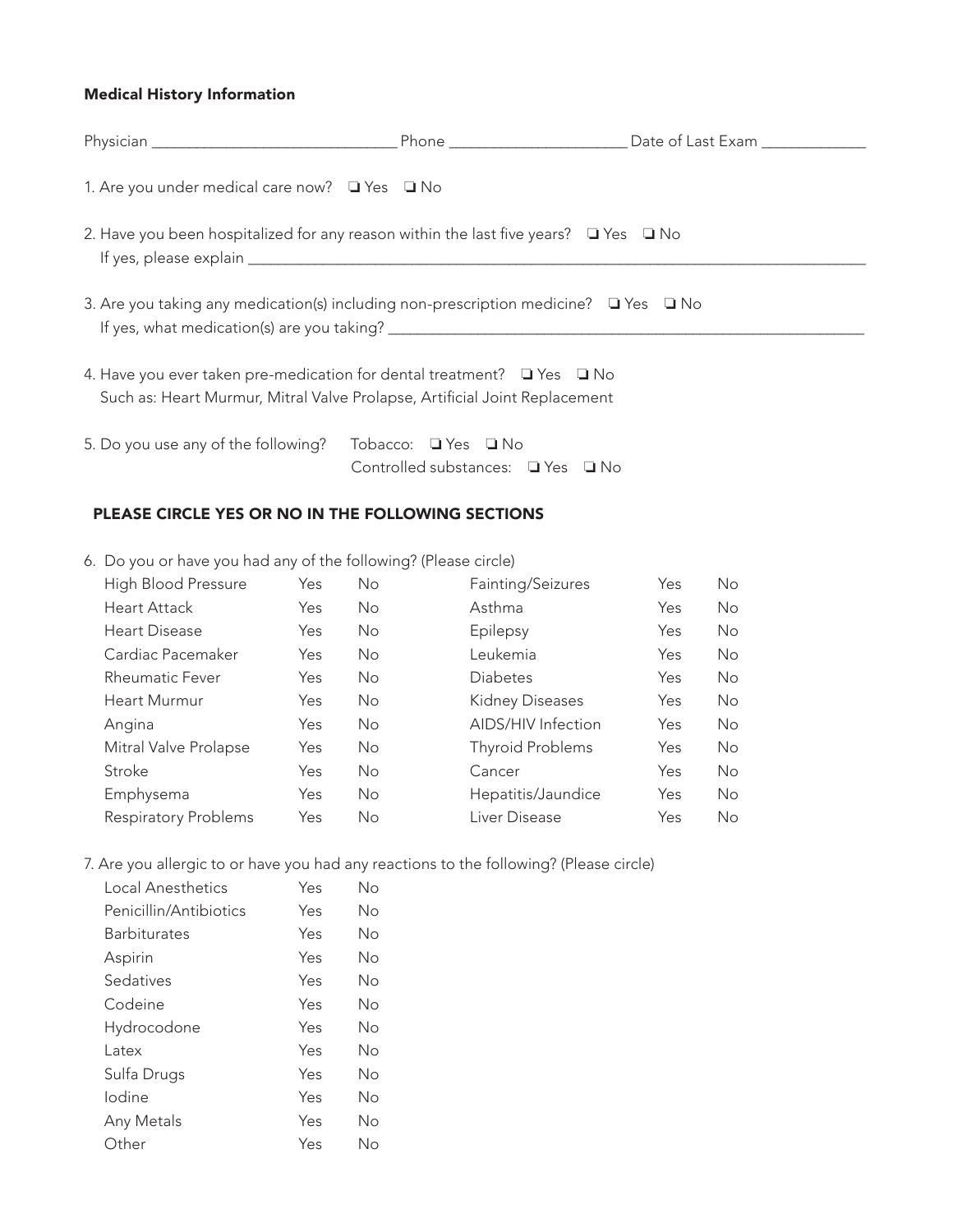| 8. Women Only:                                 |      |     |
|------------------------------------------------|------|-----|
| Are you pregnant or think you may be pregnant? | Yes  | No. |
| Are you nursing?                               | Yes. | No. |
| Are you taking oral contraceptives?            | Yes. | No. |

## Dental History (Please circle)

| 1. Do your gums bleed while brushing or flossing?           | Yes | No  |
|-------------------------------------------------------------|-----|-----|
| 2. Are your teeth sensitive to hot or cold liquids/foods?   | Yes | No. |
| 3. Are your teeth sensitive to sweet or sour liquids/foods? | Yes | No. |
| 4. Do you feel any pain in any of your teeth?               | Yes | No. |
| 5. Do you have lumps or sores in or near your mouth?        | Yes | No. |
| 6. Have you ever had any head, neck or jaw injury?          | Yes | No. |
| 7. Have you ever experienced any pain or discomfort?        |     |     |
| associated with your TMJ area (upper jaw area)?             | Yes | No. |
| 8. Do you have frequent headaches?                          | Yes | No. |
| 9. Do you clench or grind your teeth?                       | Yes | No. |
| 10. Have you ever had difficult extractions in the past?    | Yes | No. |
| 11. Do you like your smile?                                 | Yes | No. |
| 12. Have you received orthodontic treatment before?         | Yes | No. |

#### Authorization and Release

I certify that I have read and understand the above to the best of my knowledge. The above questions have been accurately answered. I understand that providing incorrect information can be detrimental to my health. I authorize the dentist to release my information including the diagnosis and the records of any treatment or examination rendered to me or my child during the period of such dental care to third party payers and/ or health practitioners. I authorize and request my insurance company to pay directly to the dentist or dental group insurance benefits otherwise payable to me. I understand that my dental insurance carrier may pay less than the actual bill for services. I agree to be responsible for payment of all services rendered on my behalf or my dependents.

Signature of Patient or Responsible Party \_\_\_\_\_\_\_\_\_\_\_\_\_\_\_\_\_\_\_\_\_\_\_\_\_\_\_\_\_\_\_\_\_\_\_\_\_\_\_\_\_\_\_\_\_\_\_\_\_\_\_\_\_\_\_\_\_\_\_\_\_\_\_\_